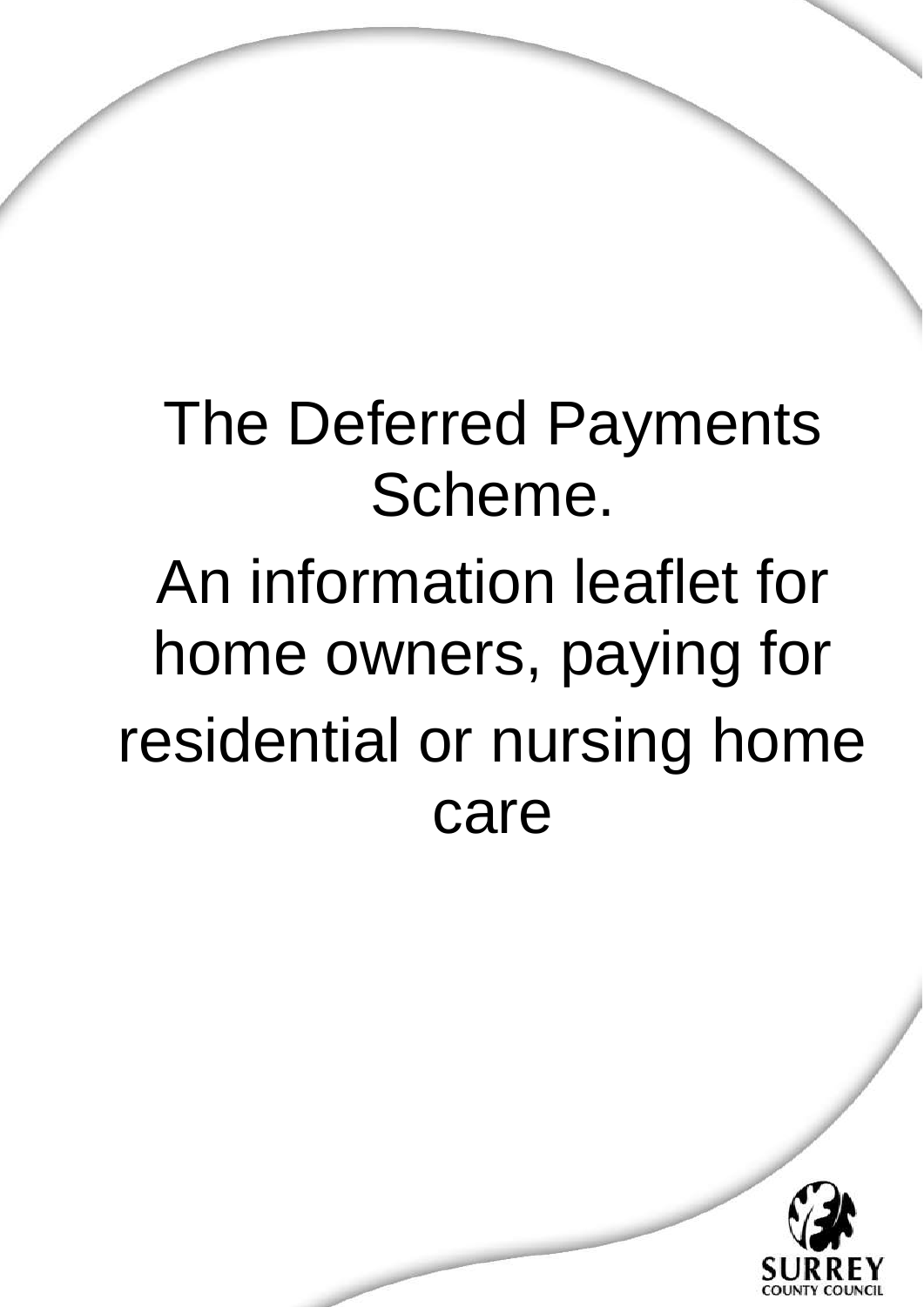# **What is the Deferred Payment Scheme?**

The deferred payment scheme is designed to help if you have been assessed to pay the full cost of your care home fees but cannot afford to pay the full cost immediately because your capital is tied up in your home.

Deferring payment of your care and support fees can delay the need to sell your home; providing peace of mind during a time that can be challenging. The scheme is a type of loan that offers you the opportunity to 'defer' paying the full cost until a later date. If you are eligible for the scheme, the

Council will help you to pay the amount you cannot afford to pay each week, using your home as security.

The Council will work out how much you can afford to pay each week towards the cost of your care home fees, based upon your income and other capital. The Council will then pay the difference between your 'assessed weekly contribution' and the actual cost of the care home. The part that the Council pays on your behalf is the 'deferred payment'. The deferred payments build up as a debt, which is repaid when your house is sold. If you decide not to sell your property during your lifetime, the debt must be repaid to the Council from your estate after your death.

# **When might I want to consider a Deferred Payment?**

When you first enter a care home as a permanent resident, the value of your property is disregarded for the first 12 weeks of your stay. If you have less than £23,250 (excluding the value of your home) and eligible needs which the Council agree should be met in a care home, the Council will make a contribution towards your fees for the first 12 weeks. You will be required to pay your 'assessed weekly contribution' during this period. If your property is taken into account as capital after the 12 week property disregard, you will be required to pay the full cost of your care. You will need to have arranged how you will pay the full amount by the end of the 12 weeks. It is very important that you take independent financial advice to find out all the options available to you.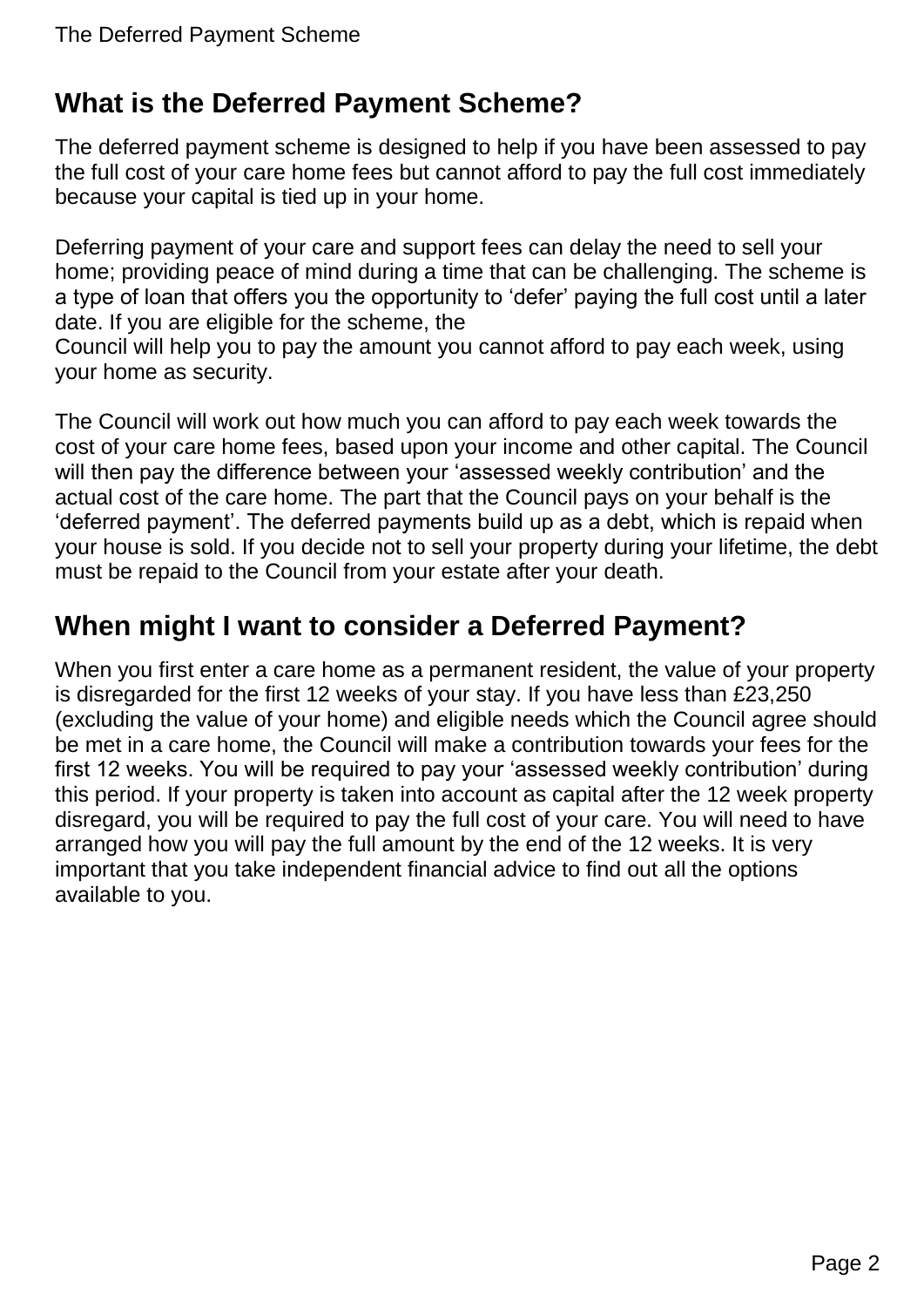# **Will I be eligible for a Deferred Payment?**

If you decide to apply for a deferred payment agreement, we will assess your application against the following criteria:

- 1. we must have assessed you to have eligible needs which the Council agrees should be met in a registered care home; and
- 2. you must have less than £23,250 in savings and other capital (excluding the value of your home); and
- 3. your property is not disregarded for charging purposes.

If all of the above criteria are met and you can provide adequate security, the scheme will usually be offered. The Council has discretion to offer the scheme in certain other circumstances; it also has discretion to refuse an agreement if certain other criteria are not met.

# **What if I am refused a deferred payment?**

The Council may refuse to enter in to an agreement if, for example:

- 1. we are unable to secure a first legal charge on your property;
- 2. you want to defer a larger amount than you can provide security for. For example, you have insufficient equity in your property to meet the home fees throughout your entire stay
- 3. you lack the mental capacity to enter into an agreement and there is no legally appointed person to do this for you
- 4. you do not accept the terms and conditions of the agreement

If this happens, we will write to explain the reason why your application has been refused and advise you of your right to complain under the Adult Social Care Complaints Procedure.

The Council cannot advise you on whether to proceed with a deferred payment agreement or how to fund your care if a

deferred payment has been refused. We recommend that you seek independent financial advice as the Council cannot give this advice.

When carrying out the assessment, the council will adopt what is called a 'whole family approach'. This means considering how the needs of the person being assessed impacts on other family members, or anyone in their support network.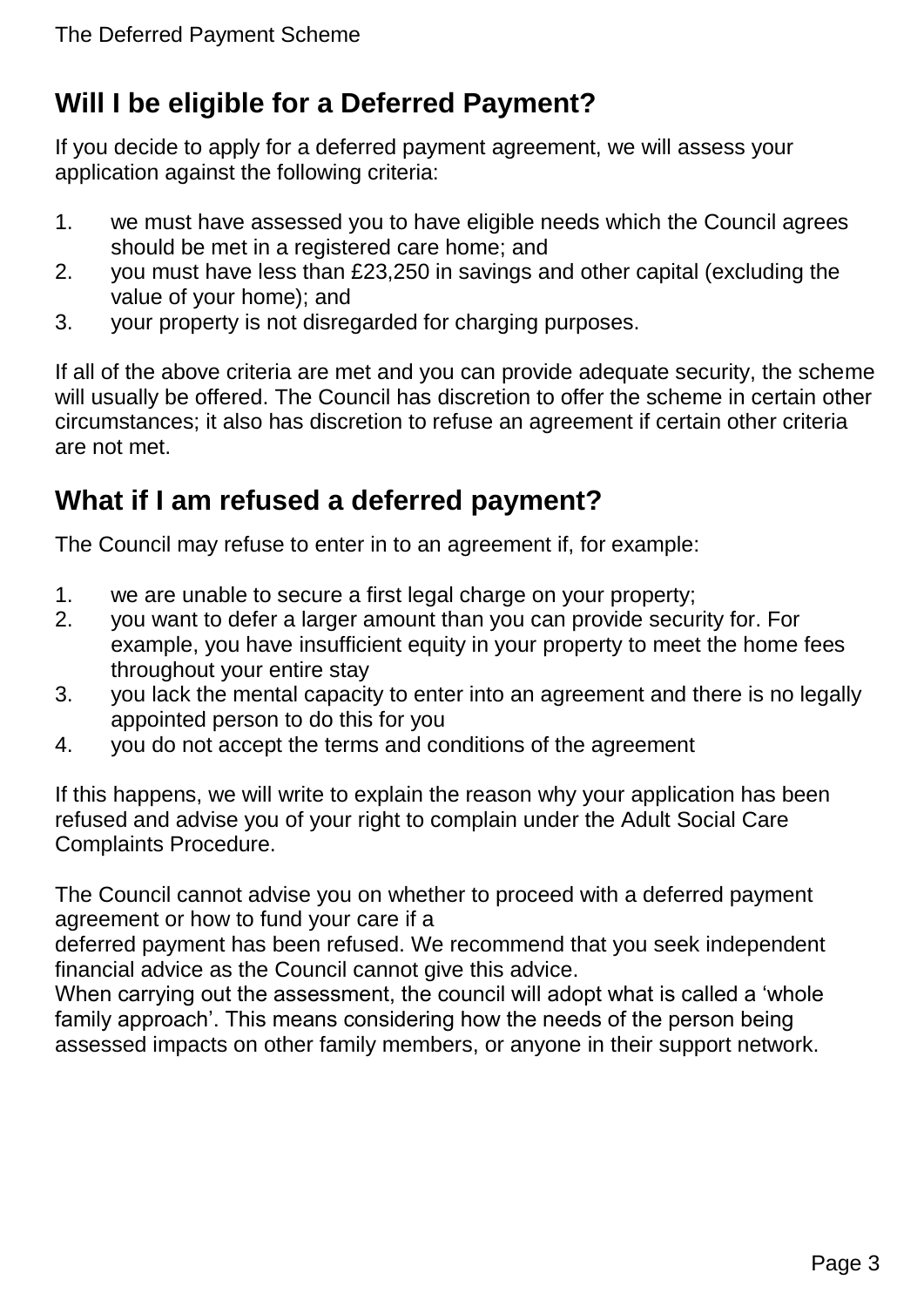## **How much money can I keep each week?**

If we agree to enter into an agreement, you can keep up to £144 each week from your income, or a lesser amount of your choice. This is called your 'Disposable Income Allowance'. When deciding how much you want to keep each week, you should consider how you will maintain your property throughout the term of the agreement. You will be required to pay the remainder of your weekly income towards your care home costs.

The amount of allowance you decide to keep will depend on your expenses and whether or not, for example, you are renting the property to tenants to generate extra income. The rent would be taken into account when calculating how much you can afford to contribute each week, which would minimise the final debt and interest that you or your estate would repay to the Council.

Some people will want to keep the maximum amount of 'Disposable Income Allowance'; others will choose to pay more towards their care from income, which in turn reduces the amount deferred overall and consequently they pay less interest. To help you work out how much allowance you need, we suggest you make a list of all property and personal expenses you have. You will have to tell us how much you want to keep each when you make your application. Surrey County Council has a duty to assess 'on the appearance of need' (in other words without a 'request' having to be made). They also have a more general duty to 'take reasonable steps' to identify young carers in their local area.

## **How much can I defer?**

Once we have worked out how much you will be required to contribute each week from income and capital, all other costs, including top-ups and any additional care costs can be deferred, subject to the amount of equity in your property.

We will work out how much equity you have in your property and how long it would be expected to last, up to the equity limit. The equity limit is determined by the value of the property, less any mortgage or loan secured against it, minus ten percent, minus £14,250. This provides you and the Council with protection from any fluctuation in property prices.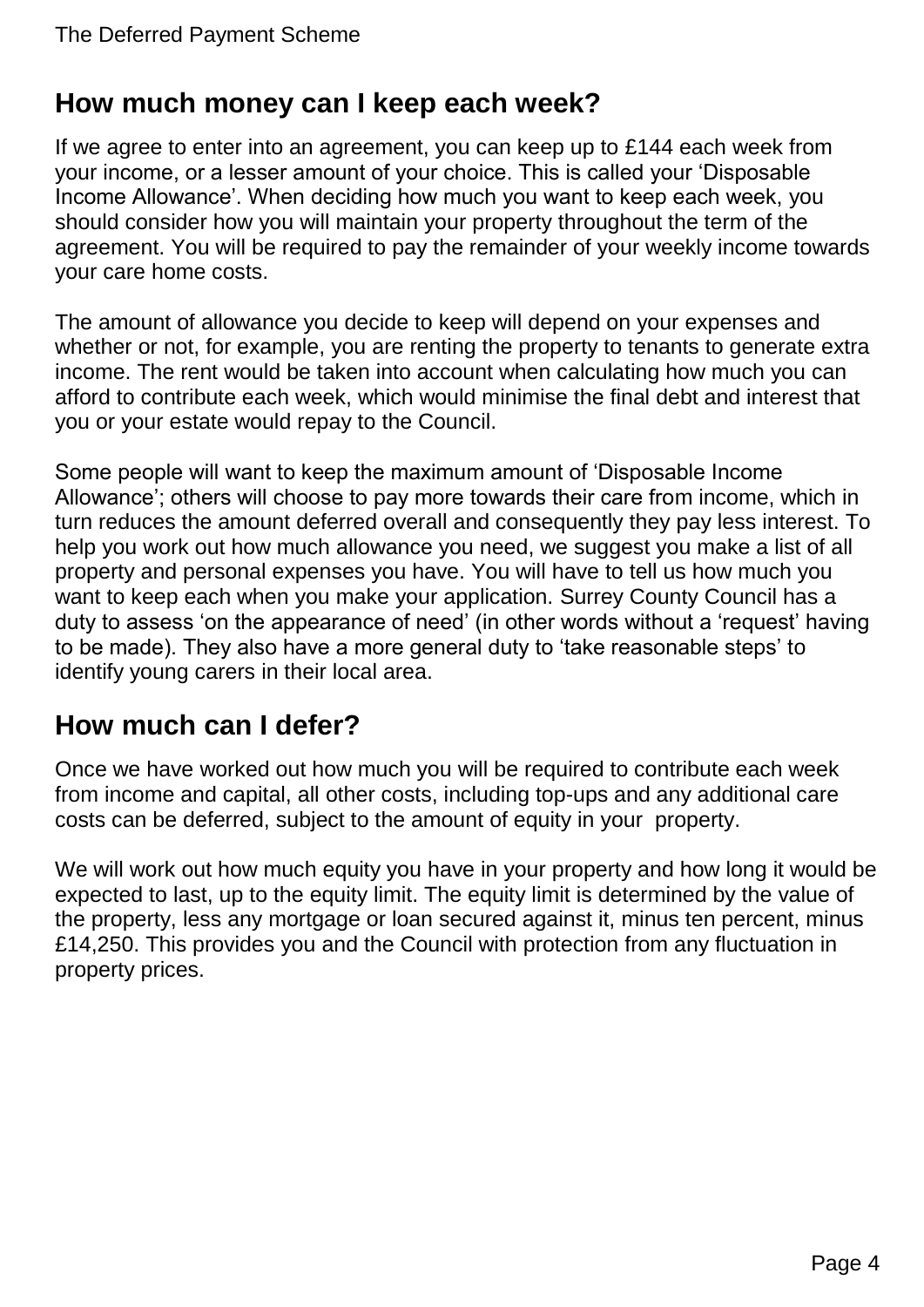#### The Deferred Payment Scheme

#### **An example of the equity limit**

Reginald has requested a deferred payment. His property is valued at £165,000. He does not have a mortgage.

His 'equity limit' will be the property value minus 10%, minus a further £14,250.

 $£165,000 - £16,500 - £14250 = £134,250$ 

Reginald's 'equity limit' is £134,250. He can defer up to this amount in care fees, which would leave £30,750 of equity remaining in the property.

Once you enter into a deferred payment, the Council cannot allow you to defer more than your 'equity limit' in care costs. If we think this is likely to happen, we will discuss this with you. If you use up your equity and then become eligible for financial assistance from the Council, we will need to review the cost of your care and agree how the fees will continue to be paid.

If the cost of your chosen care home is more than your Personal Budget, (this is the amount the Council says it would cost to meet your care and support needs), you will need to find a third party to pay a top-up on your behalf. If you do not have a third party that can pay the difference between your choice of care home and your Personal Budget, you may have to move to a cheaper home when you reach the equity limit. It is important that you consider how long your equity will last before entering in to an agreement. It is also important to consider that your care costs may change over time.

## **Will I pay interest on the amount deferred?**

Yes, interest will be compounded on a daily basis and will apply from the start date of the agreement. The interest rate is based upon the cost of government borrowing and is expected to change every six months; on the 1st January and 1st July each year. The rate at the time of drafting this information booklet is 0.95%, but the rate you pay will be that applicable at the time of entering the agreement and will be reviewed six monthly. We will send you regular statements to show the amount of care charges deferred and the amount of interest payable.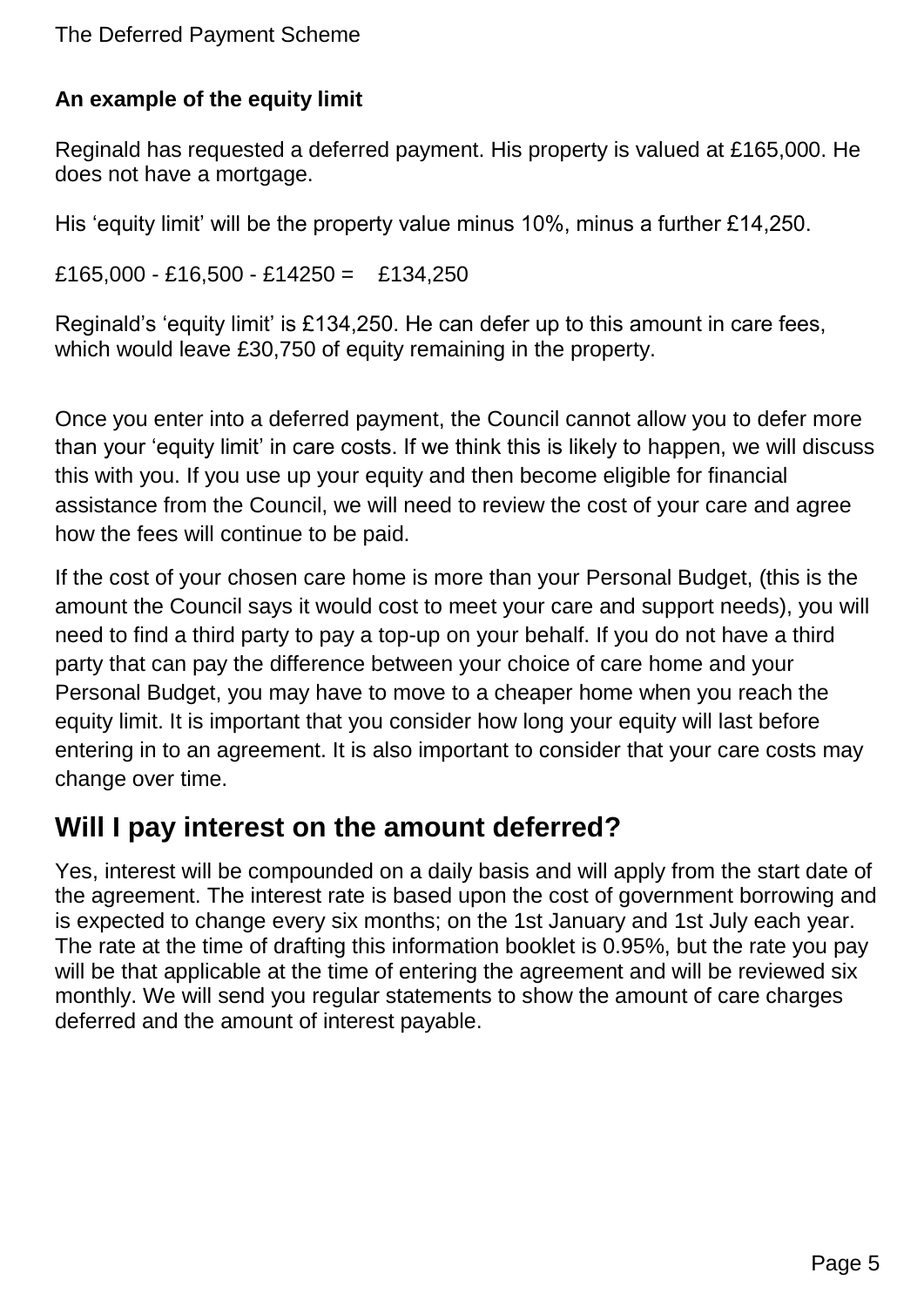## **Will I have to pay any set up costs?**

Yes, you will have to pay an administration fee but this will not exceed the amount it costs the Council to set up the agreement. The 'Schedule of Charges' are listed on the back page of this leaflet. Once your application has been provisionally agreed, a one-off charge will be requested from you towards our legal and administrative costs, whether or not the matter proceeds to completion, plus the costs of any land registry fees incurred.

If we agree to enter in to an agreement, you will have to pay an arrangement fee for the Council to contract for your care on your behalf. There will also be a small annual fee payable for each year of the agreement. These fees can be paid upon application or you can choose to defer them. If you defer them, you will have to pay interest on the fees from the start date of the agreement. There will also be a final fee for the Council to discharge its legal charge when the property is sold, or where the debt is repaid by other means.

### **Is the deferred payments scheme right for me?**

You should take independent financial advice to help you to make a well-informed decision as to whether the scheme is right for you. There are some advantages, such as the peace of mind that you will not have to sell your home during a difficult period or during your lifetime for example. If you choose not to sell it during your lifetime, it would need to be sold after your death to repay the debt, unless your family are able to repay it from other sources.

An alternative option may be to rent out your property, which could provide you with enough income to cover the full cost of your care. There are advantages to this as you will not accrue a debt, you will not be liable for interest and administrative charges and your property will be occupied. Your tenant will be paying the utility bills and council tax, which would reduce your outgoings and avoid the need for a loan. Whether this is an option for you will depend on your income, how much the fees are and whether anyone else can help you to make these arrangements.

There are also various equity release schemes, annuity plans, loans and other financial products which may be more suitable for your personal circumstances. You may be able to pay the full cost of your care from your available income and savings, family members may choose to pay some or all of the fees for you, or you may choose a combination of various ways in which to self-fund your own care rather than accrue a debt.

You may decide you want to sell your home immediately but cannot afford to pay the full fees until such time as it is sold. A deferred payment may be an option for you to consider.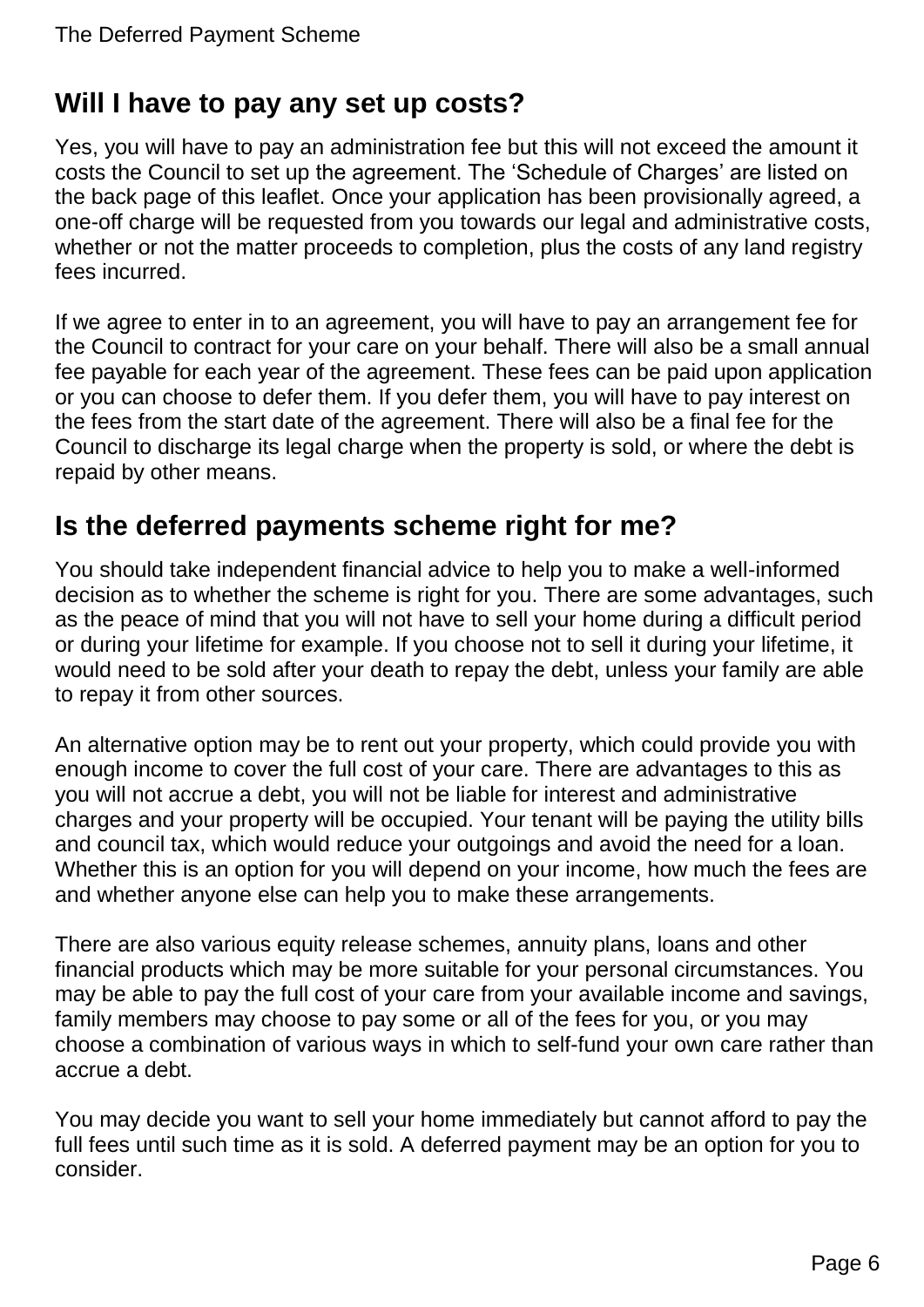# **How will my decision effect my entitlement to benefits?**

If you receive help from the Council your entitlement to Attendance Allowance or the care component of Disability Living Allowance or Personal Independence Payment stops 28 days after you move in to a care home. The 28 days includes any time spent in hospital immediately before you moved in. You must tell the Disability Benefits Centre (DBC) if you receive help from us. After the 12-week property disregard period you will be entitled to these benefits again and should tell the DBC that you are now paying the full cost.

If you decide to sell your home and the property is on the market, you may be entitled to claim either Income Support or Pension Credit. You should contact the Department for Work and Pensions to make a claim. You cannot usually make a claim until your property is on the market.

# **How do I apply for a deferred payment?**

If you decide to use the scheme you will need to tell your social worker that you want to apply. You will be required to enter into a legal agreement with the Council. If the property is jointly owned, all owners need to sign the agreement. The Council then places a 'legal charge' against your property. This means we will have to agree to the sale of your property, and this would be on the condition that the loan is repaid in full before you receive the sale proceeds.

The agreement explains how the scheme works and covers the responsibilities of both you and Council. You can end the agreement at any time by paying back the loan. If you choose not to sell your home and not to repay the loan during your lifetime, the agreement ends on your death and the loan becomes due 90 days later. The Council cannot cancel the agreement without your consent.

# **Independent and Financial Advice**

An independent financial adviser will have access to the full range of financial products available, to help you make the important financial decision about care planning. Some may charge for this service. Financial advisers must be authorised and regulated by the Financial Conduct Authority (FCA). You can check whether an advisor is authorised by contacting the FCA:

Phone: 0800 111 6768 or Email: consumer.queries@fca.org.uk

Some financial advisors are accredited with SOLLA – The Society of Later Life Advisors. These advisors hold appropriate financial, tax planning, equity release and long-term care qualifications regulated by the FCA. They specialise in providing products for people planning for or in later life.

You can access SOLLA accredited advisers on the SOLLA [website.](http://www.societyoflaterlifeadvisers.co.uk/) Simply enter your postcode to find a list of advisors near to you.